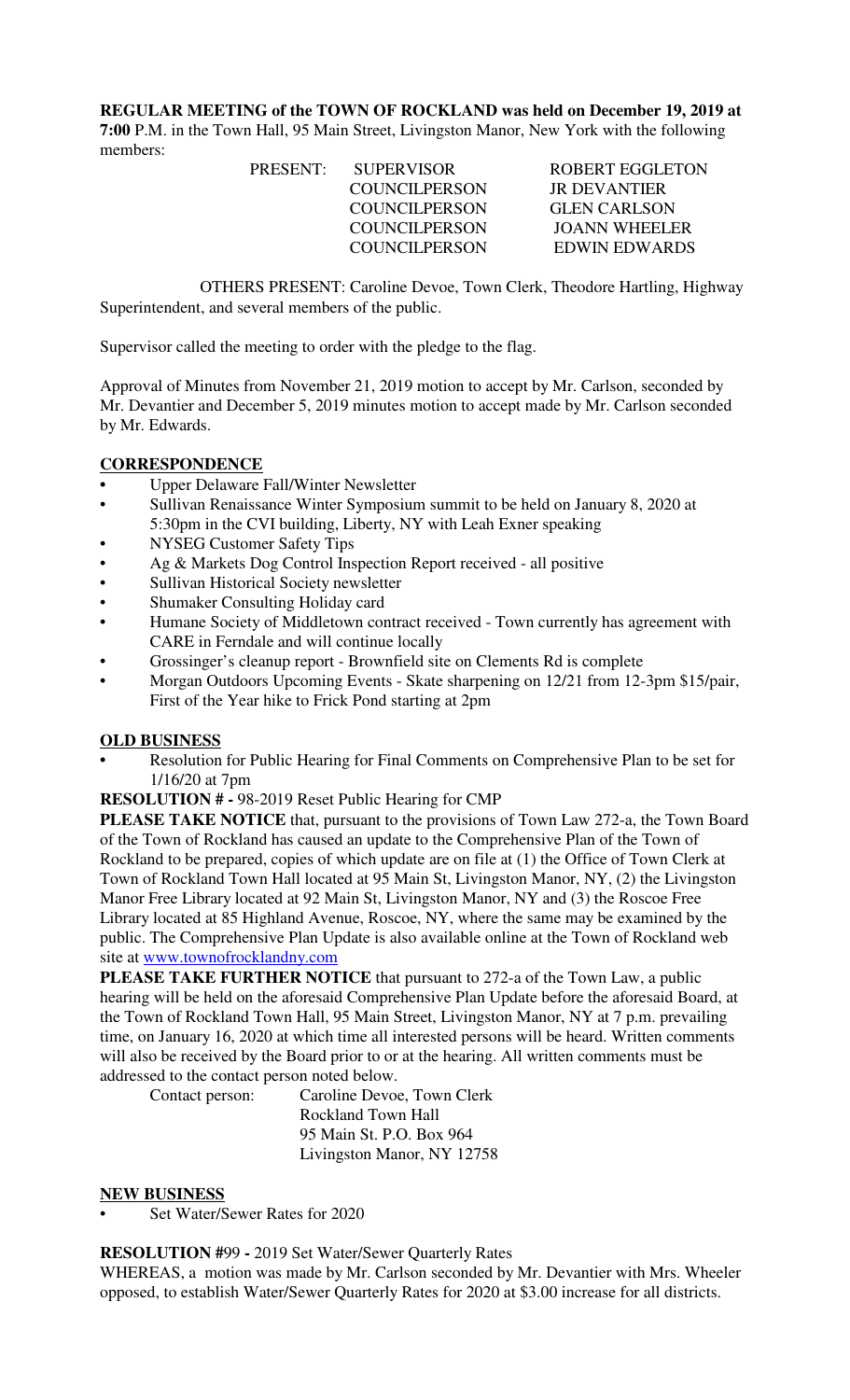# **REGULAR MEETING of the TOWN OF ROCKLAND December 19, 2019 Pg. 2**

New Deputy Town Clerk

**RESOLUTION** #100 - 2019 Appoint Deputy Town Clerk

A motion was made by Mr. Edwards, seconded by Mr. Devantier to accept the appointment of Kaitlen Madison as Deputy Town Clerk.

- Adopt 2020 Holiday Schedule with changes same as 2019
- **RESOLUTION** #101 2019 Adopt 2020 Holiday Schedule

A motion was made by Mr. Edwards, seconded by Mr. Devantier to accept the 2020 Holiday Schedule reflecting changes made in 2019 using Lincoln's Birthday in exchange for half day after Thanksgiving and half day on Christmas Eve.

- Mowing Orchard Street Funds are used up, last year spent \$6,800 for mowing season
- Snow Contract Check not received yet
- **Standard Workday Resolution**
- **RESOLUTION** #102 2019 Standard Workday and Reporting Resolution

BE IT RESOLVED that the TOWN OF ROCKLAND hereby established the following standard work days for these titles and will report the officials to the NYS Local Retirement System based on their record of activities.

| Title      | Work Day | Name                     | <b>Record of Activities</b> |
|------------|----------|--------------------------|-----------------------------|
| Supervisor |          | Robert Eggleton          | 22.52                       |
| Town Clerk | h        | Caroline Devoe           | 22.4                        |
| Hwy Supt.  | x        | <b>Theodore Hartling</b> | 33.59                       |
| Assessor   | 7        | Cynthia Theadore         | 23.8                        |

WHEREAS, Caroline F. Devoe, clerk of the governing board of the Town of Rockland, State of New York, do hereby certify that I have compared the foregoing with the original resolution passed by such board at a legally convened meeting held on the 19<sup>th</sup> day of December 2019 on file as part as part of the minutes of such meeting, and that same is a true copy thereof and the whole of such original.

Affidavit of Posting the Resolution for 30 days beginning on December 20, 2019 at the following locations: Town Website, Official Signboard at Town Hall

Set Year end meeting

**RESOLUTION** #103 - 2019 Set Year End Meeting

 A motion was made by Mr. Carlson, seconded by Mr. Devantier to set the year end meeting for Monday, December 30, 2019 at 11:00am at the Town Hall

• Set Re-organizational Meeting for 2020

**RESOLUTION** #104 - 2019 Set Re-Organizational Meeting

NOTICE IS HEREBY GIVEN, that the Town of Rockland Supervisor has set the reorganizational meeting for Thursday, January 2, 2020 at 7 pm to be held at the Town Hall, 95 Main Street, Livingston Manor, NY.

A motion was made by Mr. Carlson, seconded by Mr. Devantier to set the re-organizational meeting for Thursday, January 2, 2020 at 7 pm in the Town Hall.

• Budget Modification

**RESOLUTION #** 105**-** 2019 Budget Modification

WHEREAS, the 2019 budget requires modification, now therefore be it RESOLVED that the General Fund entries be authorized:

| FROM: | 9060.8                                       | \$2,150.00 | TO: | 8010.1 | \$2,000.00                                                                            |  |
|-------|----------------------------------------------|------------|-----|--------|---------------------------------------------------------------------------------------|--|
|       |                                              |            |     | 1995.4 | 150.00                                                                                |  |
|       | 1220.4                                       | \$680.00   |     | 1220.2 | 680.00                                                                                |  |
|       |                                              |            |     |        | WHEREAS, the 2019 budget requires modification, now therefore be it RESOLVED that the |  |
|       | Roscoe Sewer District entries be authorized: |            |     |        |                                                                                       |  |

| FROM: | RoscoeEFC | $$45,893.13$ TO: 8110.4 |        | \$35,000.00 |
|-------|-----------|-------------------------|--------|-------------|
|       |           |                         | 8130.4 | 10,893.13   |

A motion to accept this resolution was offered by Mr. Carlson, seconded by Mr. Devantier and unanimously carried.

• Planning Board meeting has been changes to January 8, 2020 at 7 pm